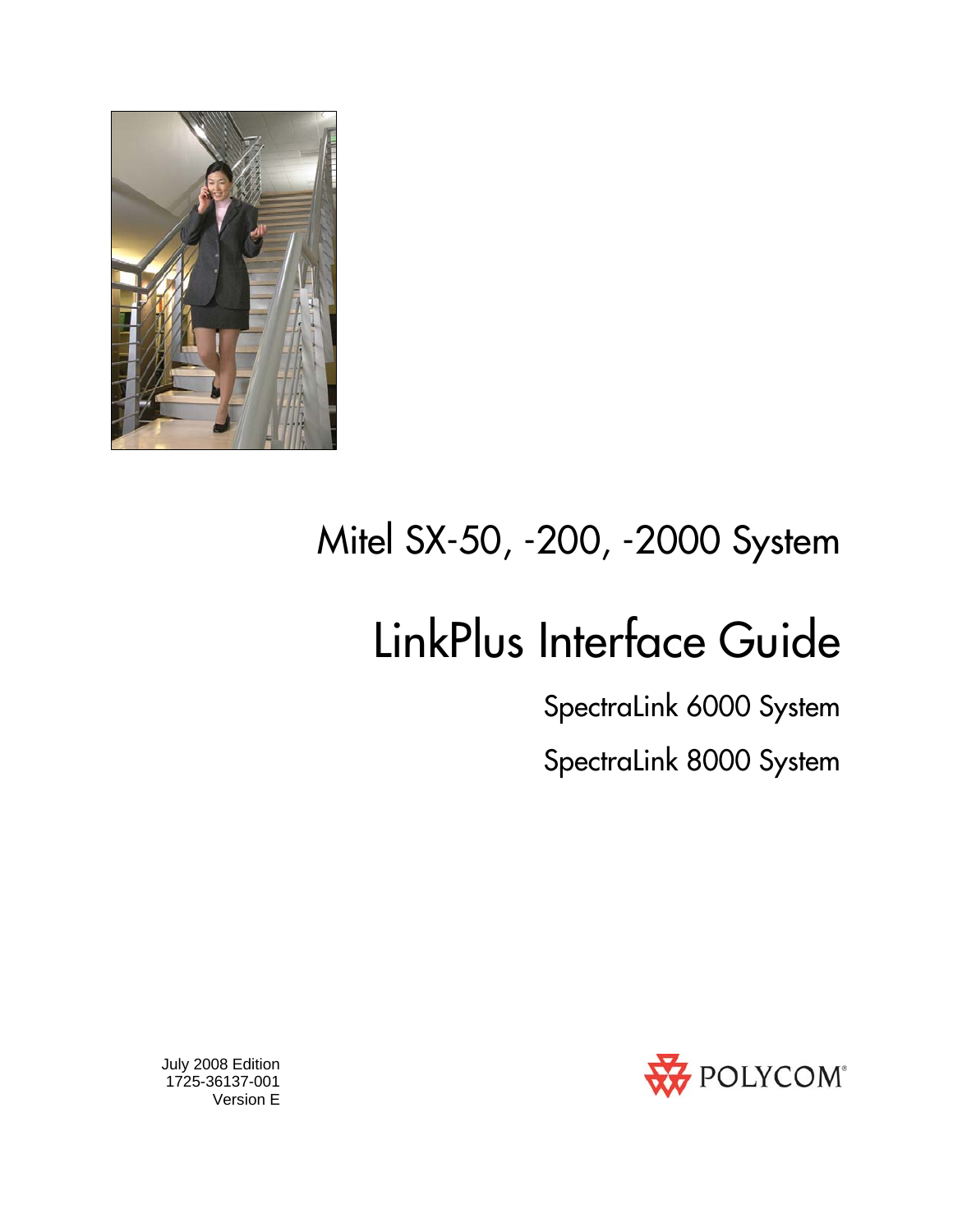#### Trademark Information

Polycom® and the logo designs SpectraLink® LinkPlus Link NetLink SVP

Are trademarks and registered trademarks of Polycom, Inc. in the United States of America and various countries. All other trademarks used herein are the property of their respective owners.

#### Patent Information

The accompanying product is protected by one or more US and foreign patents and/or pending patent applications held by Polycom, Inc.

#### Copyright Notice

Copyright © 1998 to 2008 Polycom, Inc.

All rights reserved under the International and pan-American copyright Conventions.

No part of this manual, or the software described herein, may be reproduced or transmitted in any form or by any means, or translated into another language or format, in whole or in part, without the express written permission of Polycom, Inc.

Do not remove (or allow any third party to remove) any product identification, copyright or other notices.

Every effort has been made to ensure that the information in this document is accurate. Polycom, Inc. is not responsible for printing or clerical errors. Information in this document is subject to change without notice and does not represent a commitment on the part of Polycom, Inc.

#### **Notice**

Polycom, Inc. has prepared this document for use by Polycom personnel and customers. The drawings and specifications contained herein are the property of Polycom and shall be neither reproduced in whole or in part without the prior written approval of Polycom, nor be implied to grant any license to make, use, or sell equipment manufactured in accordance herewith.

Polycom reserves the right to make changes in specifications and other information contained in this document without prior notice, and the reader should in all cases consult Polycom to determine whether any such changes have been made.

No representation or other affirmation of fact contained in this document including but not limited to statements regarding capacity, response-time performance, suitability for use, or performance of products described herein shall be deemed to be a warranty by Polycom for any purpose, or give rise to any liability of Polycom whatsoever.

#### Contact Information

Please contact your Polycom Authorized Reseller for assistance.

Polycom, Inc. 4750 Willow Road, Pleasanton, CA 94588 [http://www.polycom.com](http://www.polycom.com/)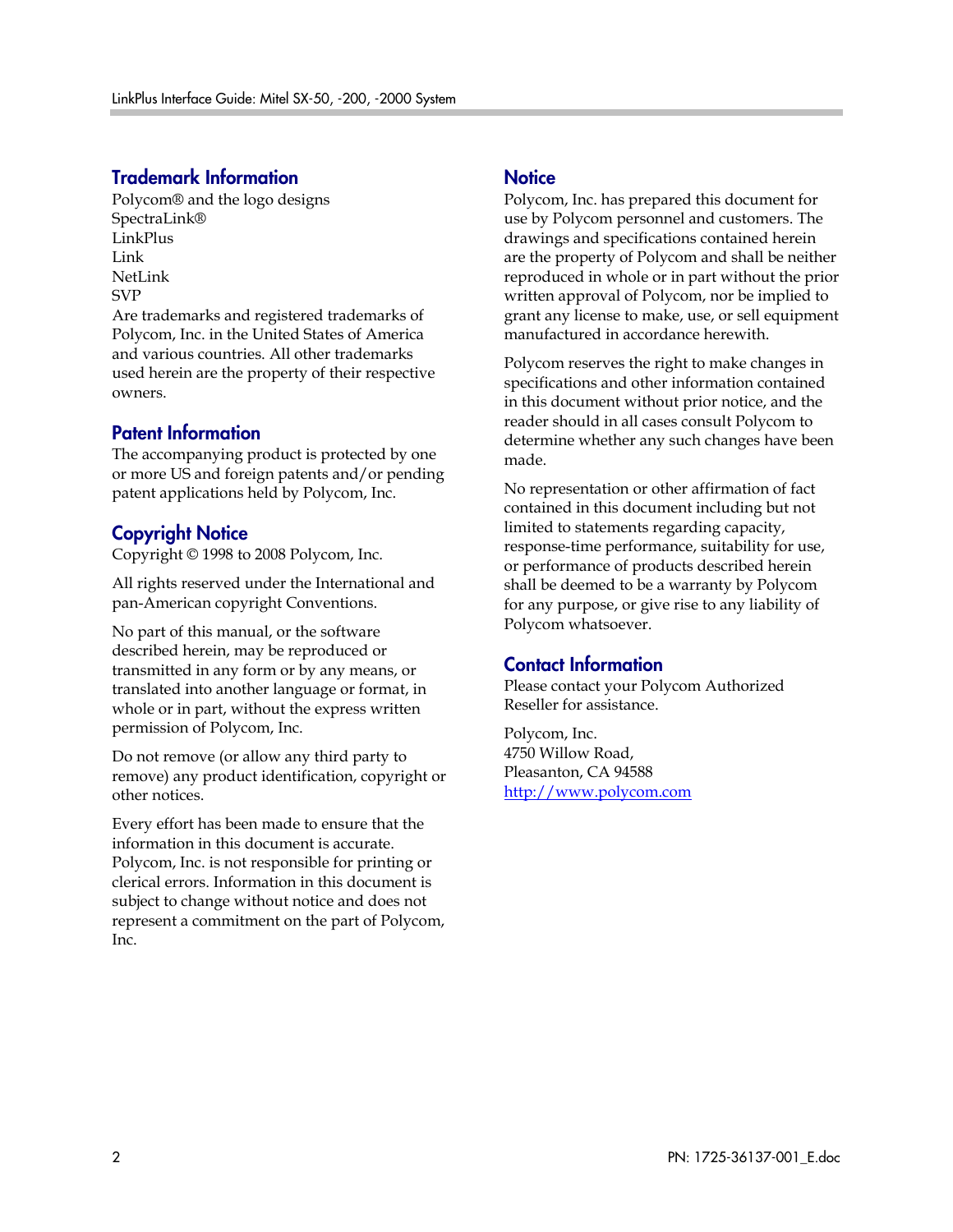# About this Guide

Polycom is the market leader in multi-cellular wireless telephone systems for the workplace. We manufacture a range of products to suit any size installation. All Polycom products use our LinkPlus digital integration technology to integrate with various digital switch platforms. Using LinkPlus technology, Wireless Telephones (handsets) emulate digital telephone sets to deliver advanced capabilities such as multiple line appearances and LCD display features. This document explains the programming or administration required to use the host digital switch with the following Polycom products:

#### SpectraLink 6000 System - SpectraLink 6300 MCU

The SpectraLink 6000 System 3000 supports up to 3,200 handsets and up to 1,000 Base Stations. Up to 25 shelves can be interconnected for maximum system capacity.

#### SpectraLink 6000 System – SpectraLink 6100 MCU

Designed for smaller installations supporting up to 64 handsets and up to 16 Base Stations. Up to four MCU controllers can be interconnected for maximum system capacity.

#### SpectraLink 8000 Telephony Gateway

The SpectraLink 8000 Telephony Gateway is a wireless telephony product that provides high quality packetized voice communications using the Internet Protocol (IP).



Different models of SpectraLink Wireless Telephones vary in functional capabilities. This document covers the basic operational features of all handsets. However, certain handset or PBX features may not be supported by your emulation.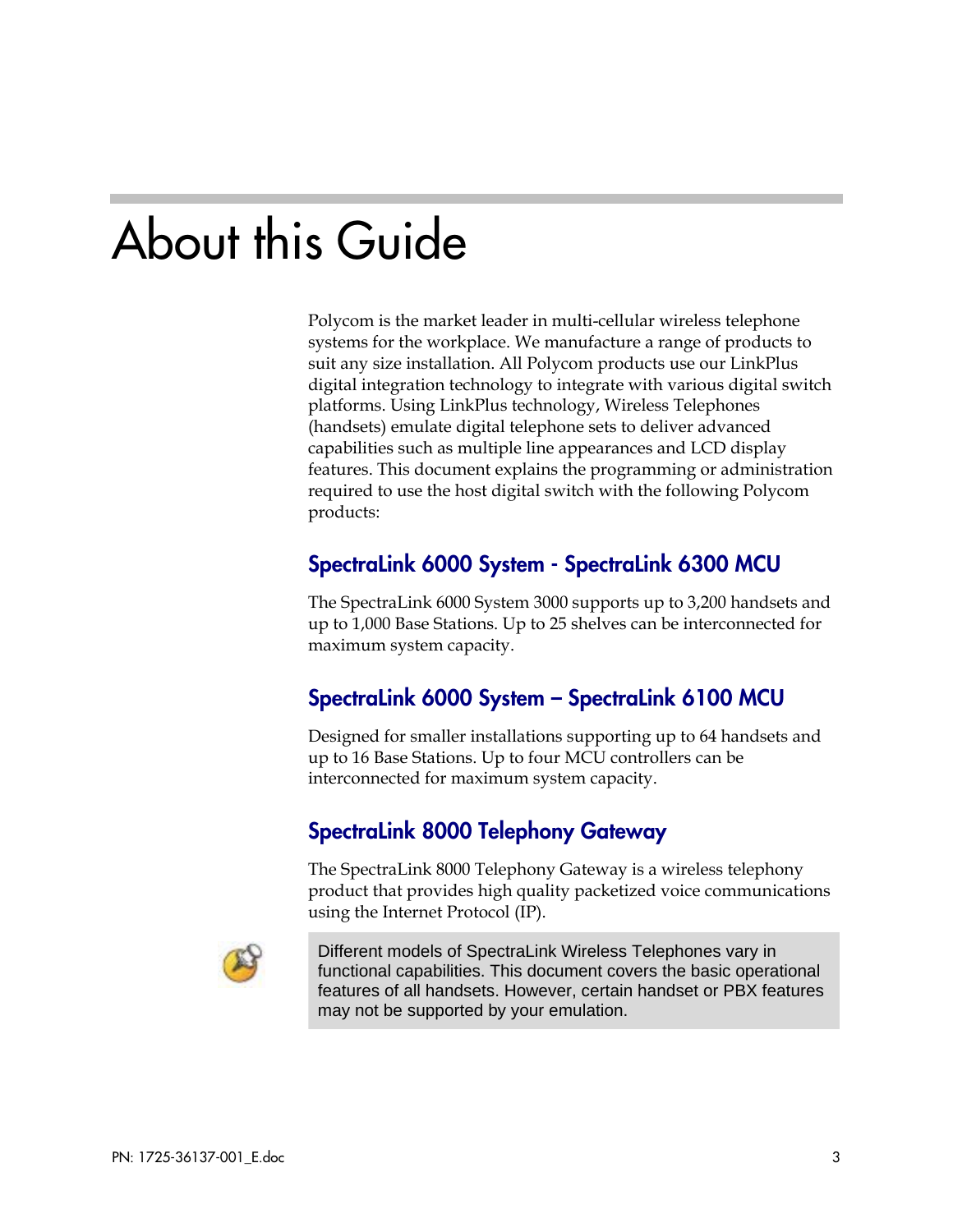## Related Documents

*SpectraLink 6300 MCU : Operator's Console* (1725-36125-001)

*SpectraLink 6100 MCU: Installation and Operation* (1725-36097-001)

*SpectraLink 6020 Wireless Telephone and Accessories User Guide*  (1725-36092-001)

Available at

[http://www.polycom.com/usa/en/support/voice/proprietary\\_wire](http://www.polycom.com/usa/en/support/voice/proprietary_wireless/proprietary_wireless.html) [less/proprietary\\_wireless.html](http://www.polycom.com/usa/en/support/voice/proprietary_wireless/proprietary_wireless.html)

*SpectraLink 8000 Telephony Gateway: Administration Guide for SRP*  (1725-36028-001)

*SpectraLink 8020/8030 Wireless Telephone and Accessories User Guide*  (1725-36023-001)

*SpectraLink e340/h340/i640 Wireless Telephone: Configuration and Administration (SRP)* (72-1065-09)

Available at <http://www.polycom.com/usa/en/support/voice/wi-fi/wi-fi.html>

*Telephone Switch Interface Matrix* (1725-36128-001)

Available at [http://www.polycom.com/usa/en/support/voice/wi](http://www.polycom.com/usa/en/support/voice/wi-fi/pbx_integration.html)[fi/pbx\\_integration.html](http://www.polycom.com/usa/en/support/voice/wi-fi/pbx_integration.html)

### Customer Support

Polycom wants you to have a successful installation. If you have questions please contact the Customer Support Hotline at (800) 775-5330. The hotline is open Monday through Friday, 6 a.m. to 6 p.m. Mountain time.

For Technical Support: [technicalsupport@polycom.com](mailto:technicalsupport@polycom.com)

For Knowledge Base: <http://www.polycom.com/usa/en/support/voice/voice.html>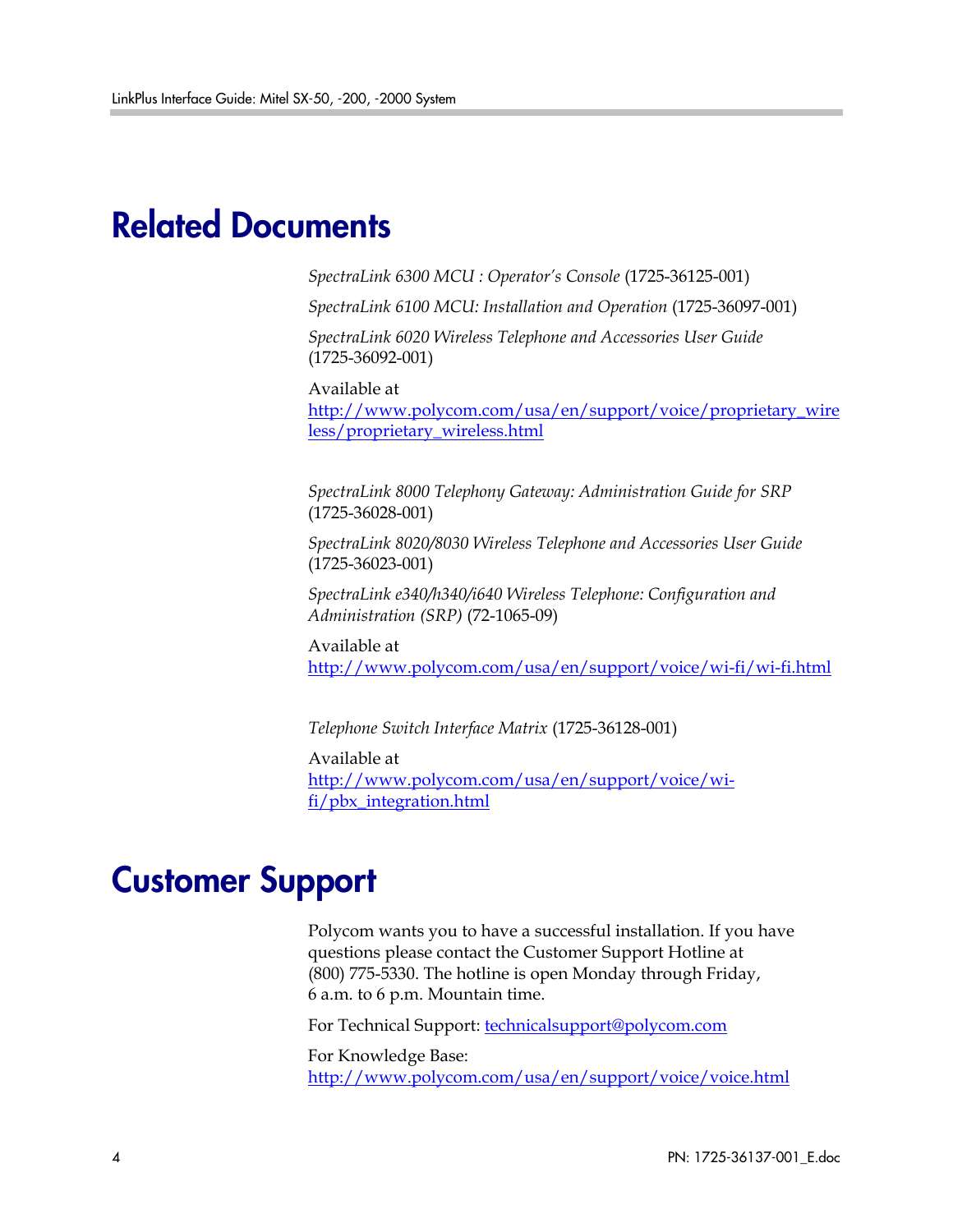## Icons and Conventions

This manual uses the following icons and conventions.



Caution! Follow these instructions carefully to avoid danger.



Note these instructions carefully.

Label This typeface indicates a key, label, or button on SpectraLink hardware.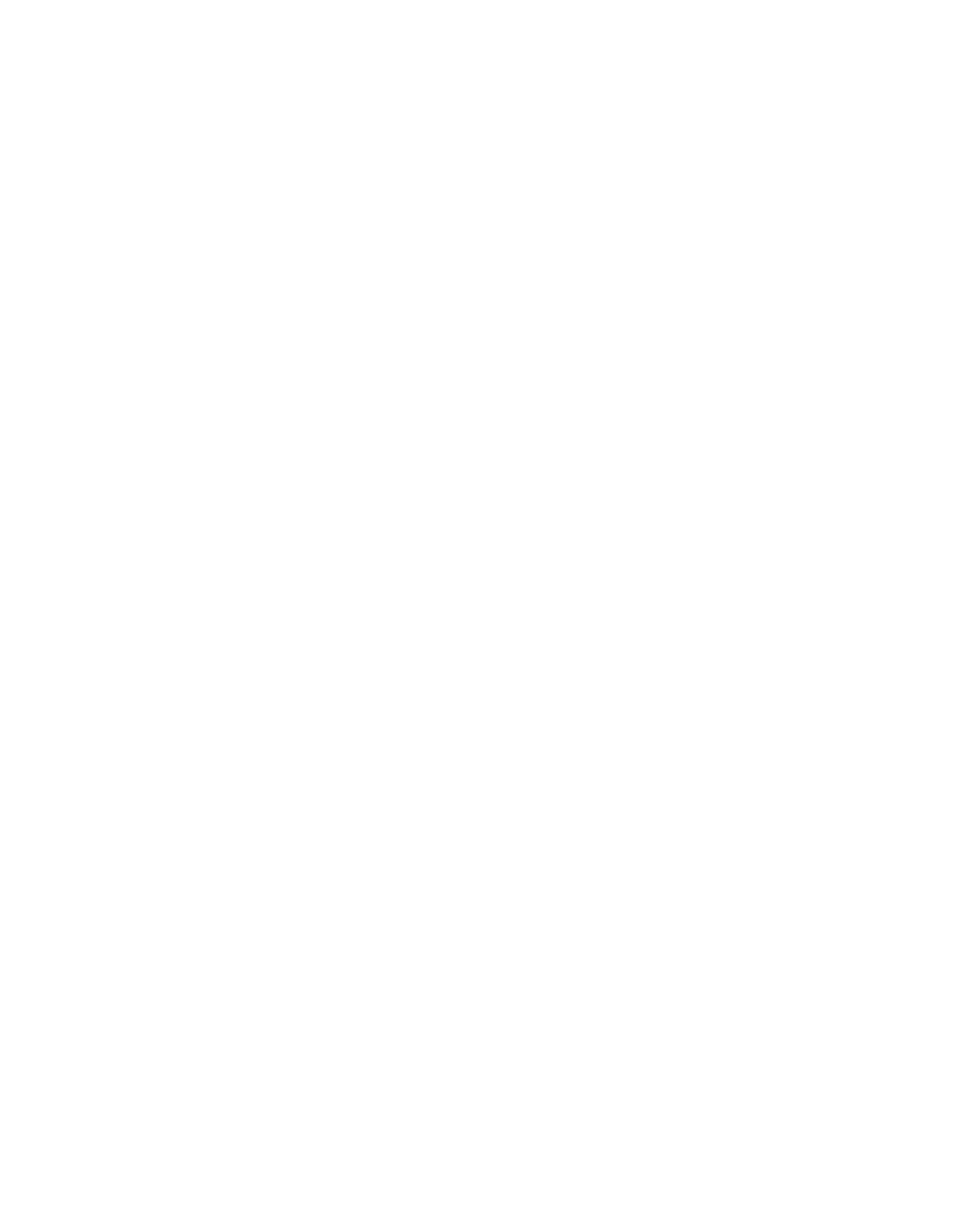# Plan the Interface

The system administrator programs the telephone system for use with the Wireless Telephone System using the normal administration terminal or procedures. Programming can be done after the handsets are registered.

Recommended programming includes assigning extension numbers to the handsets and programming features on the telephone system so they are easily accessible from the handsets.

For analog interfaces, macro codes are in the document relating to configuring the system. See *SpectraLink 6300 MCU: Operator's Console, SpectraLink 6100 MCU: Installation and Operation*, or *SpectraLink 8000 Telephony Gateway: Administration Guide for SRP*.

The following information will help the system administrator set up the SpectraLink Wireless Telephones to operate in a way that feels familiar and comfortable to users.

## Plan Programming

Digital Interface programming for the Wireless Telephone System will be faster if it is planned in advance by verifying the parameters and features on the current telephone system and wired phones. The system administrator must assign extension numbers to the handsets and plan the functions (trunk access, toll restrictions, system features, ringing options etc.) to be programmed for the handsets.

One of these scenarios concerning how the handsets are programmed should apply to this site:

- All handsets are programmed alike: All handsets will be programmed exactly the same. Depending on the capabilities of the switch, the system administrator can often program one handset and use it as a model for all other handsets.
- Groups of handsets are programmed alike: Handsets are grouped into classes that are programmed alike. Depending on the capabilities of the switch, the system administrator can program

1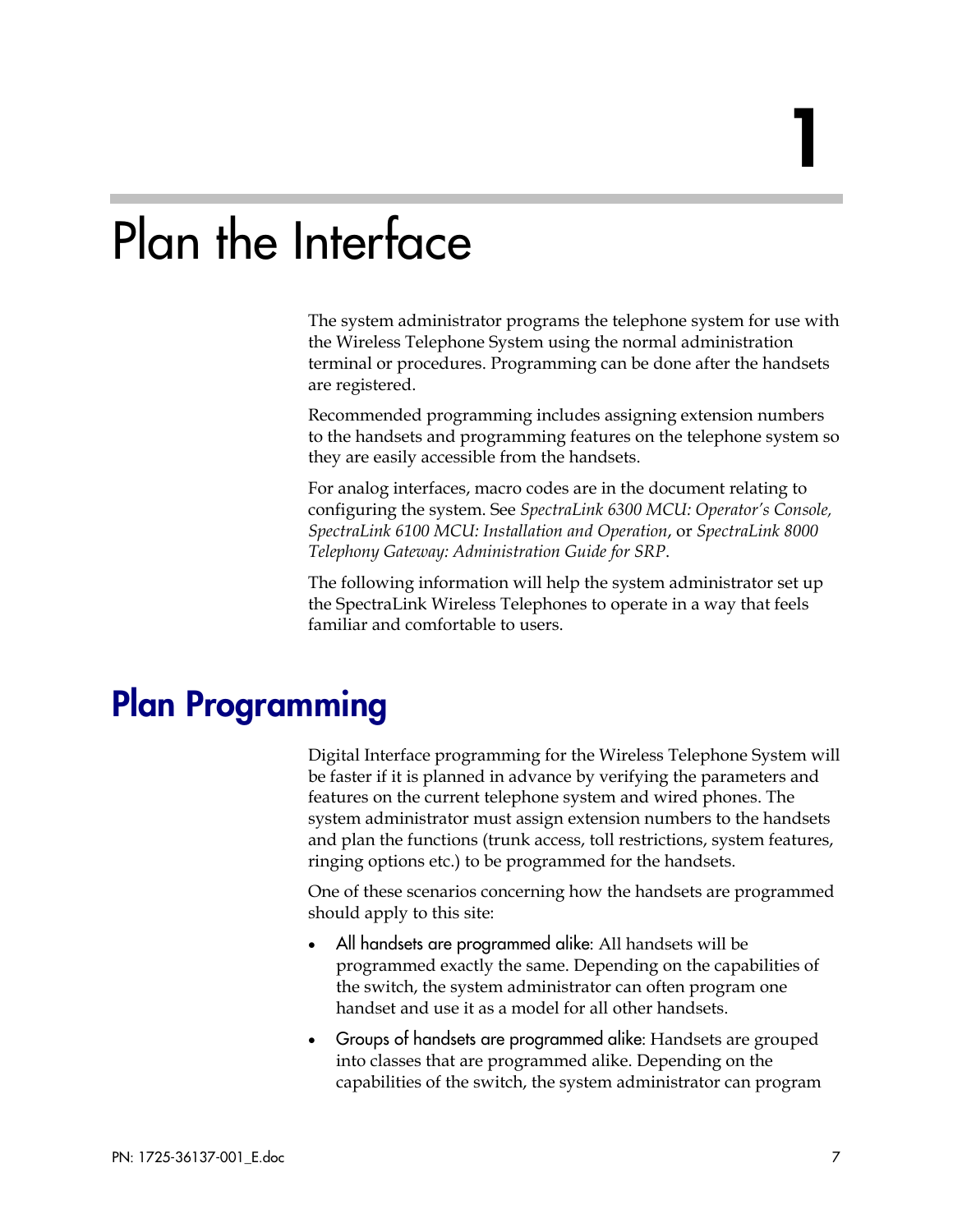"model" handsets then use the model as a template to program the other handsets.

All handsets are different: All handsets are programmed differently, so each handset will be programmed individually.

Before the handset System is installed, verify the customer data entries for the site's system and telephones, and plan the programming required for the handsets. Programming will be faster if you determine this information in advance.

It may also help to identify a wired set that is programmed exactly or close to the way the handsets should be programmed, and use the programming for that set as a model for programming the handsets.

#### Line/Call appearances

The handset supports up to nine line resources. Which trunks should ring at this handset? Which trunk will be selected when the user goes off-hook? What extension numbers will be assigned to the handsets?

#### Function buttons

The handset supports three flexible function buttons. Determine which features, if any, should be programmed on the handsets. These assignments should emulate assignments on the user's wired set.

## Assign Extension Numbers

The wire contractor should inform the system administrator which port numbers have been designated for the handsets.

The system administrator may use the Extension Assignments Worksheet at the end of this document to track the port numbers, extensions, users, and features assigned to handsets.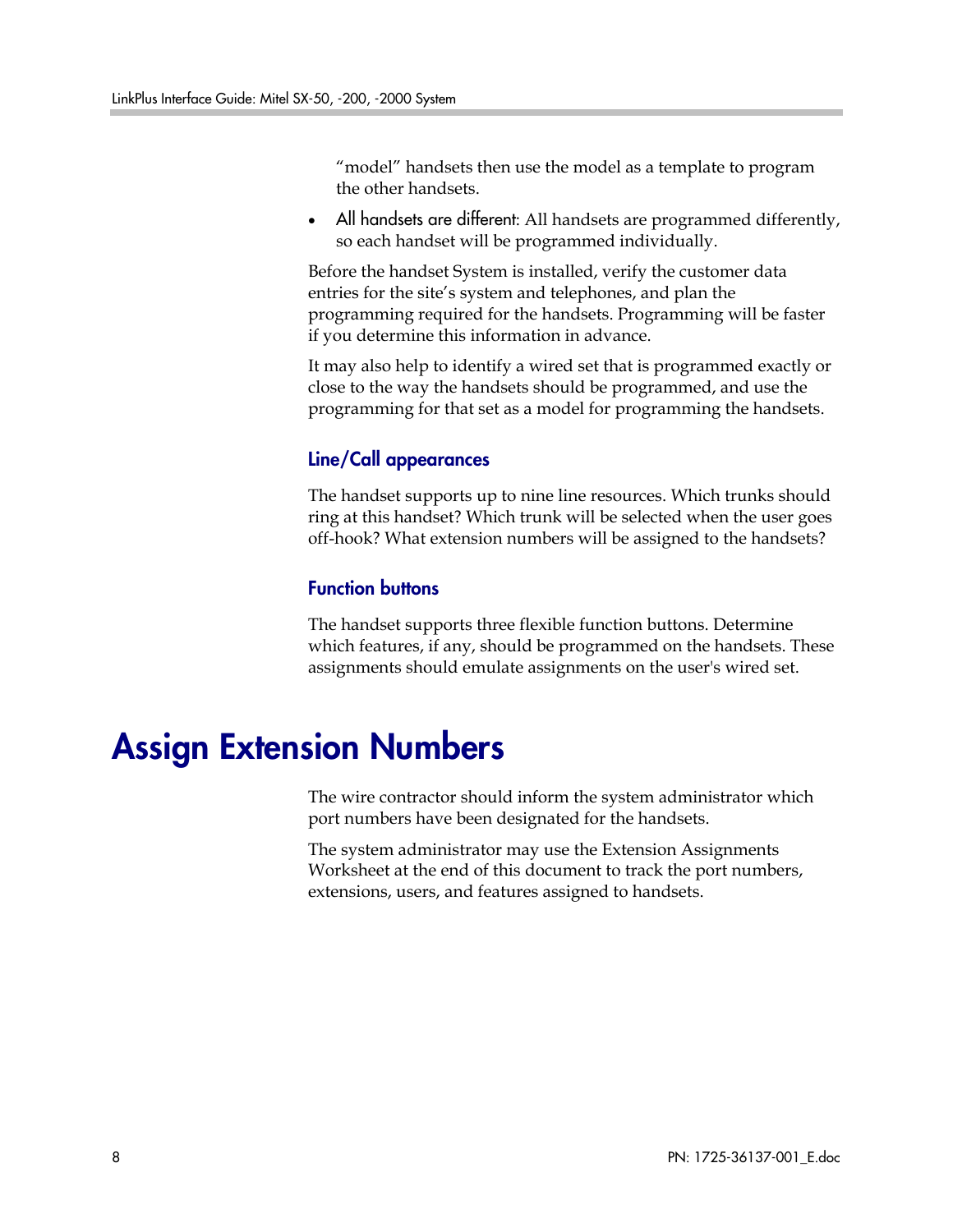## The Wireless Telephone Display

The SpectraLink Wireless Telephone will display the telephone number as it is dialed.

Certain characters may be used by the system that are not implemented in the handset. Flashing characters are not implemented on the handset, nor is rolling or scrolling of text.

Although some desksets do not have a display, any display information sent by the system will be displayed on the handset.

#### Handset indicators

Line indicators are associated with line access keys. Status indicators or icons are associated with voicemail, low battery function, other functions, and service interruption. A left or right arrow is displayed when the screen can be toggled either left or right to display more characters.

When lines are programmed as shown on the key-map diagrams, the numeral icons on the handset display will be mapped to any deskset LEDs associated with the corresponding feature keys. The line icons will be displayed as follows:

| <b>Line State</b> | <b>Handset Line Status Icon State</b> |
|-------------------|---------------------------------------|
| On-hook           | Off                                   |
| Off-hook          | On.                                   |
| Ringing           | Fast flash                            |
| On hold           | Slow flash                            |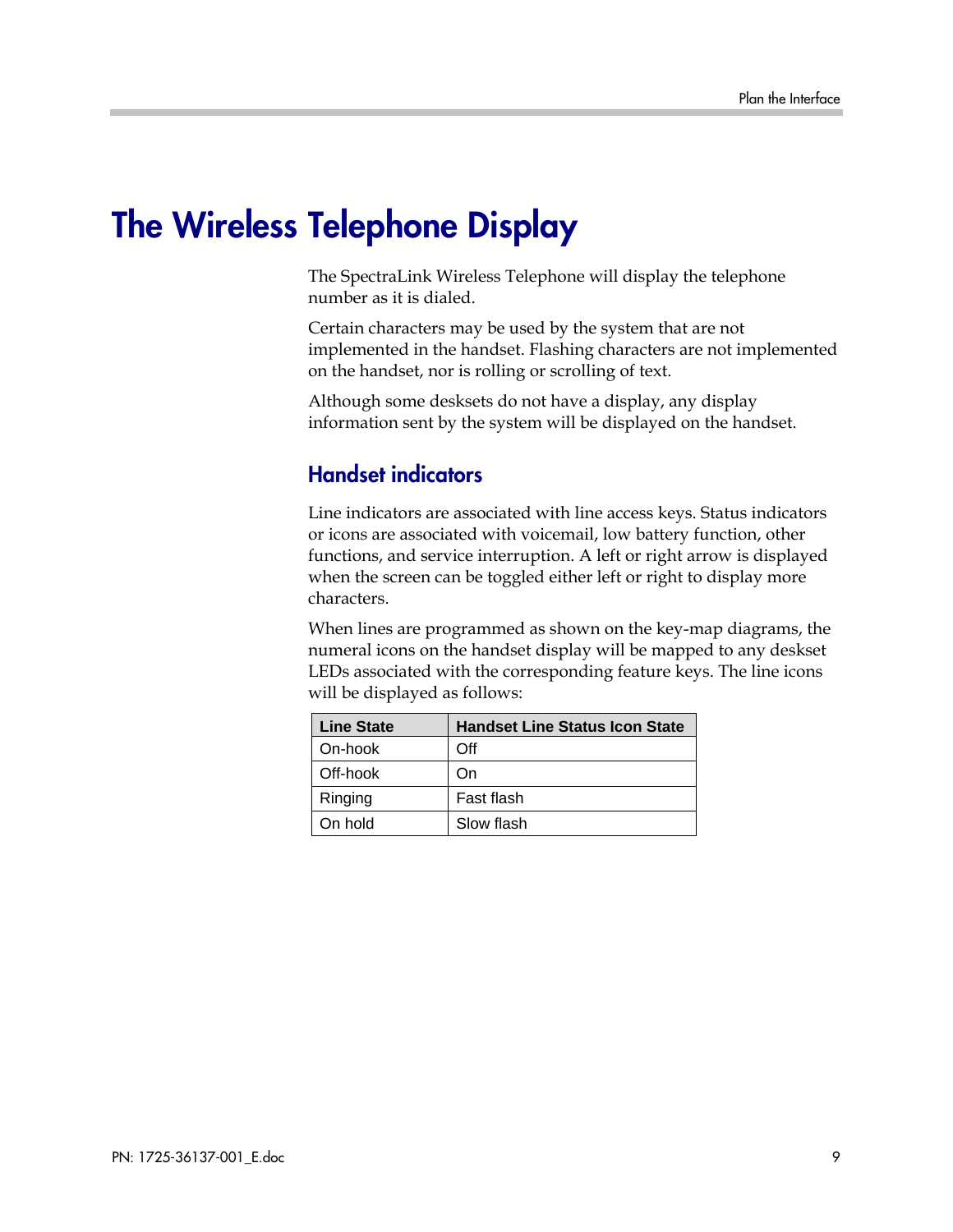## Feature Programming Requirements

When planning the interface, the following information must be taken into account:

#### Line sequences

The handset uses two types of key sequences to access PBX features and multiple lines. Line sequences are those where the user presses the LINE key and then a number key. The key-map design designates "line" keys that should be programmed for line appearance so that they correspond to line sequences on the handset.

The LINE icon on the handset will reflect activity on the corresponding deskset key. For this reason, it is recommended that line appearance keys be used only for line access. If only one line is assigned to a particular handset, leave the other designated line keys identified on the key maps unassigned. The corresponding handset  $LINE$  + key sequences will then have no function.

- Line select keys 1-9 have corresponding digit icons on the handset display. These icons indicate line status (on, off, slow flash, fast flash, wink) similar to the Superset 420 icons. Use these for line access.
- Line select keys 10-12 (associated with the handset's FCN key, see key-mapping diagram) do not have digit icons and should be used for functions or lines that do not require LCD indicators.

#### Function sequences

Function sequences are those where the handset user presses the FCN key and then a number key. Designated "function" deskset keys programmed to system features such as Transfer and Conference may have their corresponding menu items display on the handset function menu. See the key-map diagram for the function keys that are available for feature programming.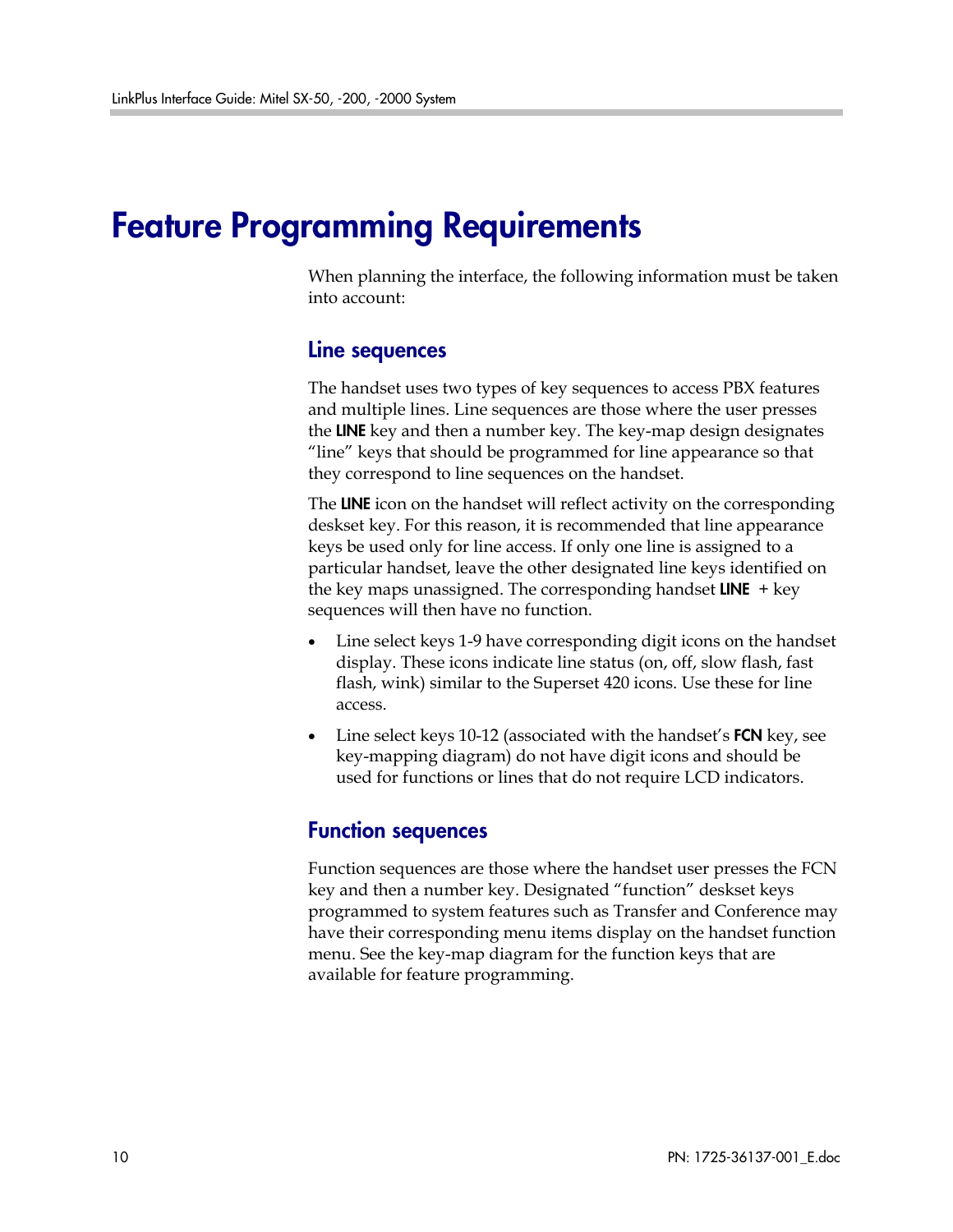## Function Menu Programming

#### SpectraLink 6300 MCU

Note that the function menu defaults set for the handsets associated with the SpectraLink 6300 MCU can be changed via the SpectraLink Operator's Console. If the system uses softkeys, to minimize unwanted interaction between system display and the handset function menu display, configure the handset menu to include a delay of one function key. The user will then have to press **FCN** twice before the handset menu displays, allowing the first press of the FCN key to access softkey functions. See *SpectraLink 6300 MCU: Operator's Console*  for further procedural information. Another option may be to disable the softkey menu at the system and exclusively use the SpectraLink menu. This would remove any unwanted interaction, but may restrict the number of available features to the number of programmable keys on the handset.

#### SpectraLink 6000 MCU

For the SpectraLink 6000 MCU, the handset function menu can only be changed via remote configuration through the services of Polycom Customer Support.

#### SpectraLink 8000 Telephony Gateways

Menu options can be changed in the Administration Console of the SpectraLink 8000 Telephony Gateways. The Delay function is used when the PBX uses softkeys. With Delay, when the FCN key is pressed, the handset displays the features that are associated with the softkeys so that one of these features can be selected first. If Delay is programmed, pressing the **FCN** key twice will bring up the menus immediately. Under the menu programming section of the Administration console there is an option to use Delay (same as the SpectraLink 6300 MCU). See *SpectraLink 8000 Telephony Gateway: Administration Guide for SRP* for further details. Also refer to the same document for details on configuring the telephone switch type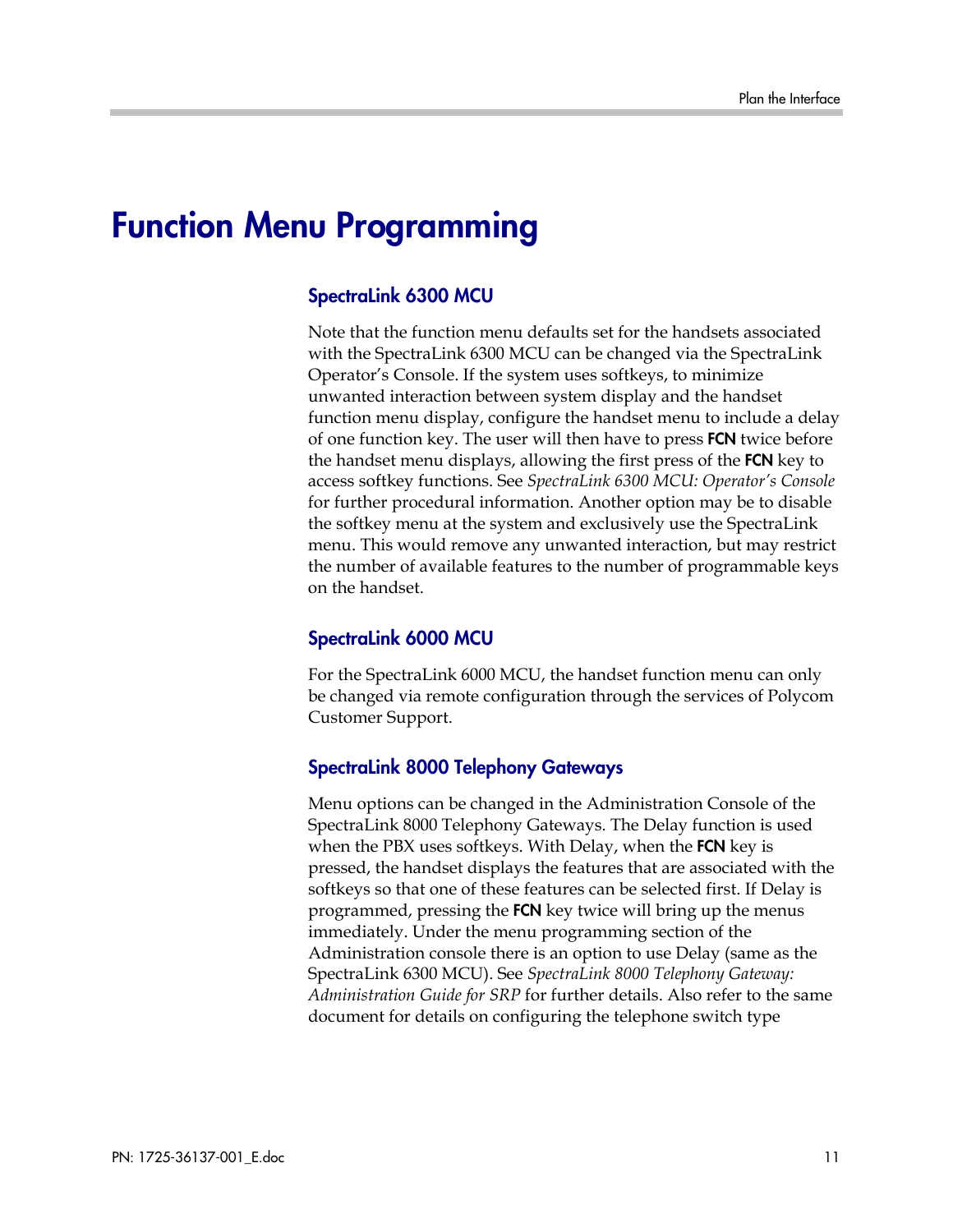#### Hold

The Hold feature should be programmed to the Hold key as shown on the key-map diagrams so that when the **Hold** key or softkey is pressed on the handset, the call is placed on hold.

#### **Mute**

The handset Mute function is hard-coded to  $FCN + 1$  on the  $PTB4xx$ handset. This function sequence is recommended, but the system administrator can assign the Mute function to any available function key sequence or leave the function unassigned. The SpectraLink 6000 and SpectraLink 8020/8030 Wireless Telephones use a **Mute** softkey.

#### Voicemail

The message-waiting icon on the handset is activated with the message indication of the deskset. The voicemail feature on the deskset must be assigned to the feature key as shown in the key-map diagrams. Do not assign any other feature to this key, since the associated LED is directly mapped to the message-waiting icon on the handset. This LED assignment must be used in order to support the message-waiting icon. Using this key for any other feature or for line access could cause unacceptable system performance.

#### **Speakerphone**

If a handset such as the PTB 4xx has no speaker, the Microphone, Speaker, and Volume Up/Down buttons on the 420 have no corresponding handset function.

#### Ring types

Handset ring types (soft, normal, vibrate, etc.) are programmed by the handset user and are not accessible or changeable by the system switch. Whenever possible the audible ringer on the handset will follow the cadence provided by the system switch. Call progress tones provided by the host system will be passed through to the handset.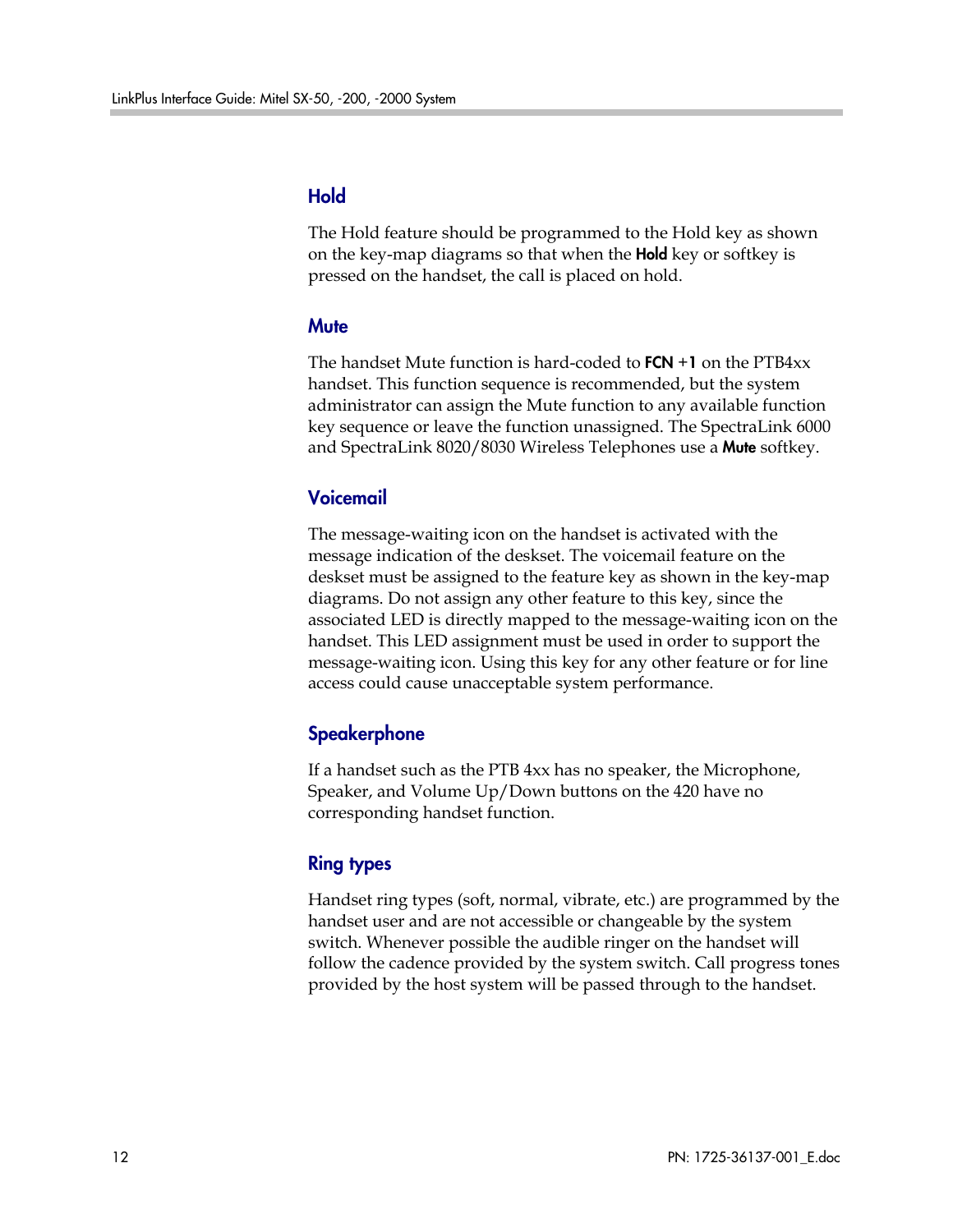## Interface Implementation

This section describes the recommended programming to use the Wireless Telephone System (CPM interface module or SCX-416 MCU) with a Mitel PBX. The procedures assume:

- The Mitel SX-200, SX-50, or SX-2000 system is installed and operational in an approved configuration. See the *Telephone Switch Interface Matrix* document for tested configurations.
- A trained Mitel technician or system administrator will be on site with the Installer to program the system.
- The SpectraLink 6000 System or SpectraLink 8000 Telephony Gateway is installed and the handsets are available for programming.

## Set the Switch Interface Type

#### SpectraLink 6000 MCU

The SpectraLink 6100 Master Control Unit requires the switch interface type to be configured using the front panel buttons. The configuration procedures are detailed in *SpectraLink 6100 MCU: Installation and Operation.*

#### SpectraLink 6300 MCU

When configuring the SpectraLink 6300 MCU, the PBX interfaces are available as sub-menu selections when defining the Interface Module type using the SpectraLink 6300 MCU Operator's Console. Refer to *SpectraLink 6300 MCU: Operator's Console* for details on configuring the Interface Modules.

#### SpectraLink 8000 Telephony Gateways

Connect to the SpectraLink 8000 Telephony Gateway using the serial or modem interface. From the Main Menu, choose Gateway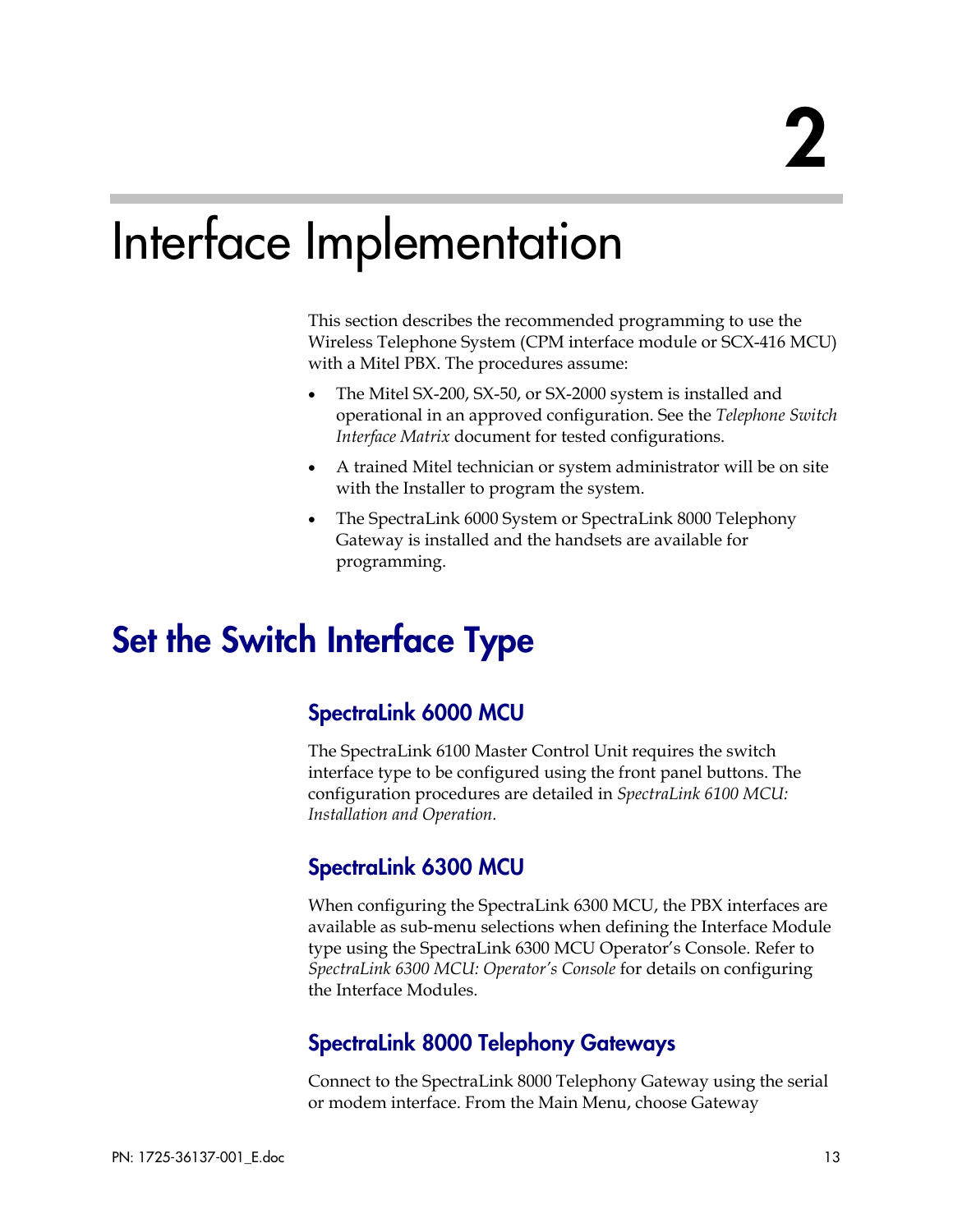Configuration. Scroll to Telephone Switch Type and press enter to change this field, from the Submenu of PBX types, select Mitel. Refer to *SpectraLink 8000 Telephony Gateway: Administration Guide for SRP* for details on configuring the Telephone Switch Type.

## Key-mapping the Handset to Emulate the Superset 420



Superset 420 Key-mapping

The FCN [number] and LINE [number] labels represent the key sequence on the handset mapped to the corresponding key on the desk set.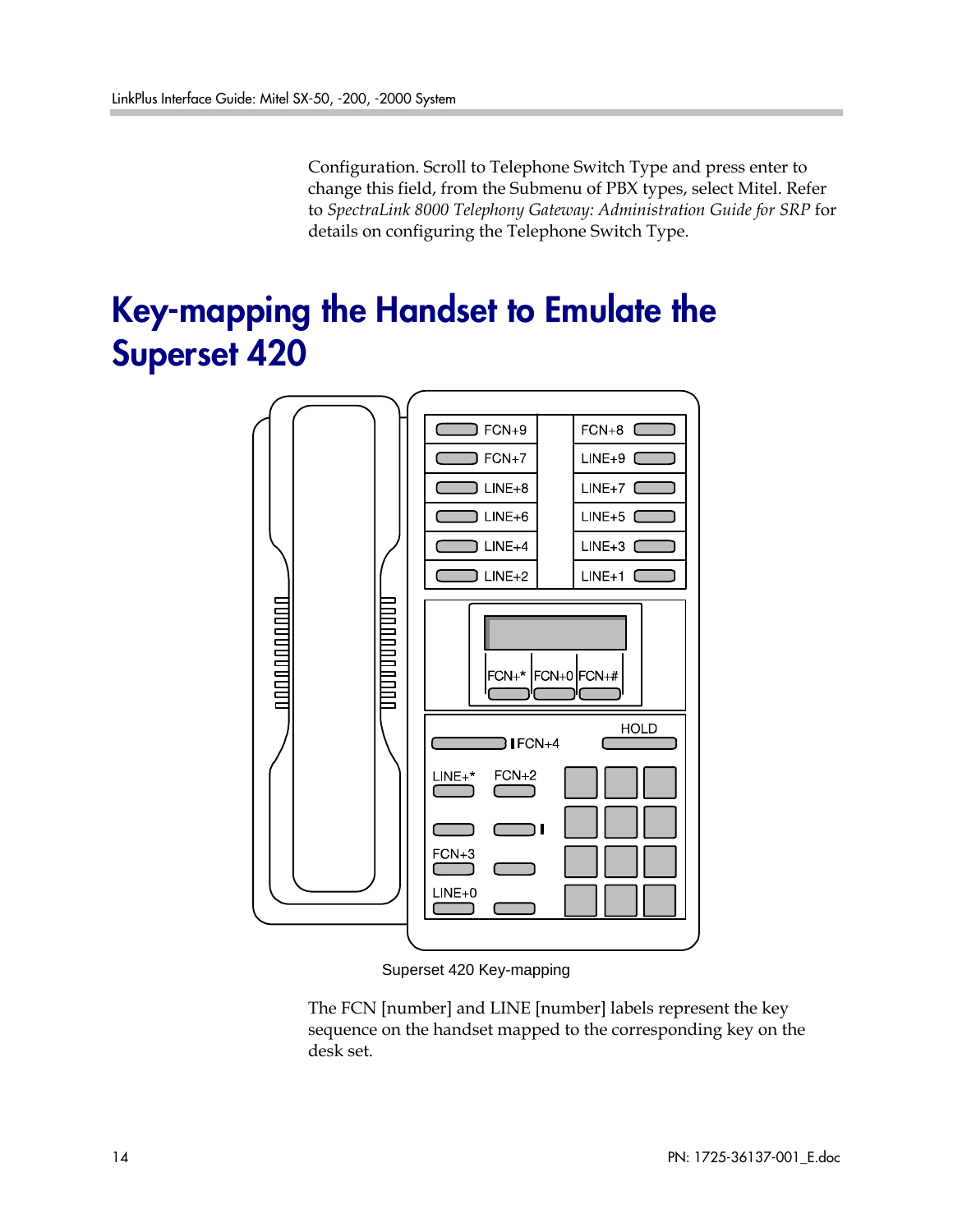The handset function menu default settings are shown in the table below; these may be changed as described above in *Function Menu Programming*. Some of these functions (Mute, Redial, Forward, etc.) are activated by softkeys or FCN menu options on the SpectraLink 6000 and SpectraLink 8020/8030 Wireless Telephones.

| $FCN + 1$  | MUTE              | $FCN + 2$  | <b>XFER/CONF</b> |  |
|------------|-------------------|------------|------------------|--|
| $FCN + 3$  | REDIAL            | $FCN + 4$  | MSG              |  |
| $LINE + 0$ | <b>CANCEL</b>     | LINE $+$ * | <b>SUPERKEY</b>  |  |
| $FCN + 9$  | <b>EXIT MENUS</b> |            |                  |  |

## Program Mitel

The Mitel Technician should perform the necessary customer data entry, through an ASCII administration terminal or through the attendant console.

- Use Form 09 to program each handset as station type 420.
- Program the keys (line and call appearances and features) according to the pre-installation planning.
- If the handsets have no speaker, disable speakerphone features such as autoanswer, background music, and headset operation.

The installer can now test the handsets:



The handset will not support remote diagnostic tests (e.g., loopback testing.)